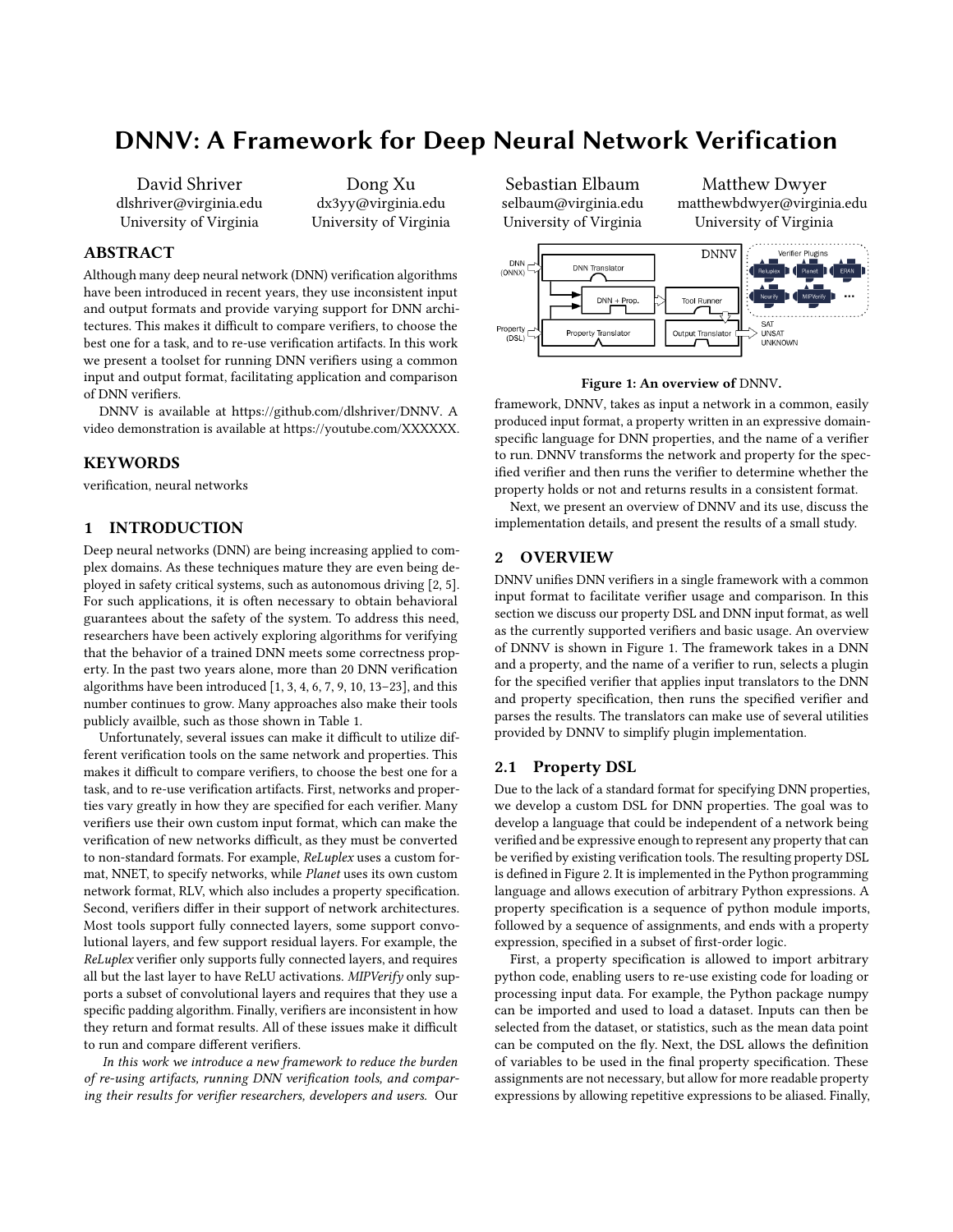Conference'17, July 2017, Washington, DC, USA David Shriver, Dong Xu, Sebastian Elbaum, and Matthew Dwyer

<span id="page-1-0"></span>

| Verifier       | Input Spec.    | Property Spec. | Layer Support                                      | <b>Property Support</b>                                                  |
|----------------|----------------|----------------|----------------------------------------------------|--------------------------------------------------------------------------|
| Reluplex [11]  | NNET $(A)$     | Hard-coded     | Fully connected layers; ReLU act.                  | Input interval constraints and linear in-<br>equalities over the output. |
| Planet [8]     | <b>RLV</b>     | Part of RLV    | Fully connected, conv., residual, max pool layers; | Linear inequalities over the input and                                   |
|                |                |                | ReLU act.                                          | output.                                                                  |
| ERAN [15, 16]  | Custom PYT/TF  | Hard-coded     | Fully connected, conv., residual, max pool layers; | Local robustness.                                                        |
|                |                |                | ReLU, Sigmoid, Tanh act.                           |                                                                          |
| Neurify [18]   | NNET(B)        | Hard-coded     | Fully connected, conv. layers; ReLU act.           | Local robustness                                                         |
| MIPVerify [17] | Model in Julia | Julia code     | Fully connected, conv. (limited) layers; ReLu act. | Local robustness                                                         |

Table 1: Currently supported verification tools.

```
\langle property \rangle ::= \langle python\text{-}imports \rangle \langle assignment\text{-}list \rangle \langle expr \rangle
```

```
⟨python-imports⟩ ::= "" | ⟨python-imports⟩ "import" ⟨id⟩
```

```
| ⟨python-imports⟩ "import" ⟨id⟩ "as" ⟨id⟩
```

```
| ⟨python-imports⟩ "from" ⟨id⟩ "import" ⟨id⟩
```

```
⟨assignment-list⟩ ::= "" | ⟨assignment-list⟩ ⟨assignment⟩
```

```
\langle assignment \rangle ::= \langle id \rangle "=" \langle expr \rangle
```

```
\langle expr \rangle ::= \text{``Forall'''} \langle id \rangle \text{''}, \langle expr \rangle \text{''})"
          "And(" \langle expres - seg \rangle")"
          "Or(" \langle expres - seg \rangle")"
          "Implies(" \langle expr \rangle"," \langle expr \rangle")"
     | ...
          | ⟨python-expr⟩
```
 $\langle expr-seq \rangle ::= \langle expr \rangle | \langle expr-seq \rangle$  ","  $\langle expr \rangle$ 

## Figure 2: Grammar for the DNN property DSL.

the specification must end with a Boolean expression that defines the semantics of the property.

The property expression can make use of any python built-in functions or those from imported packages. The property DSL also provides operations for specifying properties in first order logic (e.g., Forall, Not, And, Or, Implies), creating symbolic variables (e.g., Symbol, Network, Image), and allowing external parameterization (e.g., Parameter).

An example of a property specifying local robustness is shown in Listing [1.](#page-1-2) This property defines a property over some network,  $N$ , and normalized image,  $x$  – discussed in [§3.](#page-2-0) For every image that is within a hyperrectangle of radius  $\frac{2}{255}$  centered at the image *x*, the network predicts the same class as the predicted class of x. Another property specification is shown in Listing [2.](#page-1-3) This is Property 1 of the ACAS network for aircraft collision avoidance [\[11\]](#page-3-11). The property specifies that when an intruding aircraft is more than <sup>55947</sup>.<sup>69</sup> feet away, and moving slower than 60 feet per second, and the velocity of the ownship is at least 1145 feet per second, then the output score of a Clear-Of-Conflict classification must be no more than 1500. The input constraints are specified as an interval over the input in lines 3-6.

## 2.2 DNN Format

As shown in Table [1,](#page-1-0) column 2, existing tools do not support a consistent, common input format. To enable support for specifying general deep neural network architectures, we choose to use an existing DNN format, ONNX [\[12\]](#page-3-17). ONNX is an open source format for representing DNNs with the ability to represent real-world

```
1 import numpy as np
2 \text{ N} = \text{Network("mnist classifier")}x = (Image("image.npy") - 0.1307) / 0.30814 eps = Parameter("epsilon", default=2.0 / 255)
    Forall(\_x, Implies(x - eps < \_x < x + eps,
                        np.array(N(x)) == np.argv(N(\_x))))
```
#### Listing 1: Example of a local robustness property.

<span id="page-1-3"></span><sup>1</sup> **import numpy as np**  $2 \mid N =$  Network("acas")  $x_1$   $x_2$   $x_3$   $y_2$   $y_3$   $z_1$  $\frac{4}{14}$  [55947.69, -3.14, -3.14, 1145.0, 0.0])  $5 \times$ ub = np.array( <sup>6</sup> [60760.0, 3.14, 3.14, 1200.0, 60.0]) Forall(\_x, Implies((x\_lb <= \_x <= x\_ub), N(x\_)[0] <= 1500))

#### Listing 2: Property 1 of the ACAS network [\[11\]](#page-3-11).

networks. Many common frameworks (e.g., PyTorch, MXNet) allow exporting to ONNX natively, and conversion tools are available for most other frameworks (e.g., TensorFlow, Keras). While the ONNX format is expressive enough for any real-world DNN, our current implementation only supports a subset of the ONNX specification to handle all fully connected, convolutional, and residual networks that we have tried, including real-world networks such as VGG16 and ResNet34.

#### 2.3 Verifier Support

DNNV currently includes support for 5 verification tools. These tools were selected based on the availability of their implementations. The DNN verifiers supported by the current version of DNNV are shown in the top half of Table [1.](#page-1-0)

We have made an effort to decrease the difficulty of integrating additional verification tools. Verifiers can be added by writing plugins for 3 primary components, as shown in Figure [1:](#page-0-0) an input translator (which includes a DNN translator plugin, a property translator plugin, and an DNN and property combination translation), a verifier runner, and an output translator. Adding a verifier involves writing a translator from our DNN and property formats to the input format of the new verifier, writing code to call the new verifier with the correct arguments, and parsing the verifier output to get the verification result.

In most cases the most difficult component to write is likely to be the translators for the DNN and property. To make development of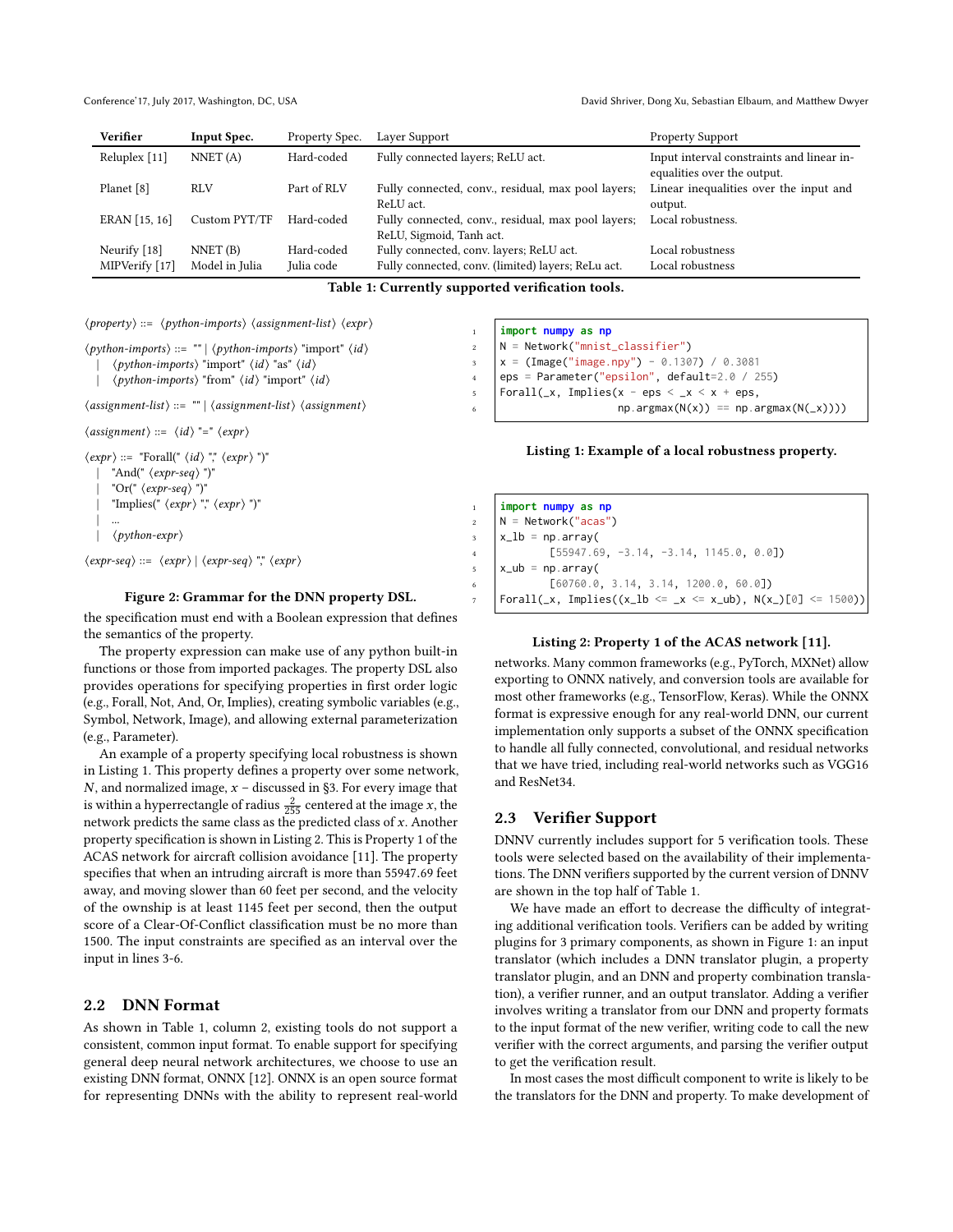DNNV: A Framework for Deep Neural Network Verification Conference' 17, July 2017, Washington, DC, USA

the translator easier, we provide several utilities for manipulating DNNs and properties.

First, we provide tools to parse and manipulate the property. The property is represented as an abstract syntax tree, which can be traversed using the visitor pattern. DNNV also provides utilities for simplifying and transforming the property AST. We provide utilities for performing constant propagation, as well as converting the property to conjunctive normal form.

Internally, DNNV represents DNNs as a graph of computations, such as matrix multiplications or convolutions, which can be traversed using the visitor pattern. Additionally, support is provided for performing pattern matching on the computation graph. Because most existing verification tools represent DNNs as a sequence of DNN layers, we also include a utility for converting from the computation graph format to a layer format. We include fully connected and convolutional layers in the base implementation, and allow additional layer types, such as residual layers to be specified by each tool. Each layer type is specified by a computation graph pattern. Layer types are matched to the end of the computation graph, with the longest match being chosen. All of the currently supported verifiers make use of the layer converter utility.

### 2.4 Usage

DNNV can be run from the command line with the following arguments: a DNN model in the ONNX format, a property written in the DNNV DSL, and the name of the verifier (or verifiers) to run. DNNV can be executed as follows:

#### python -m dnnv <dnn> <prop> <verifier>

Parameters specified in a property specification can be parameterized by supplying an option of the form --prop. <param>, where <param> is the name of the parameter. Additional options can be seen by specifying the -h option.

After execution, DNNV will report the results of verification. For each verifier, DNNV will report the verification result as one of SAT (if the property was falsified), UNSAT (if the property was proven to hold), UNKNOWN (if the verifier is incomplete and could not prove the property holds), or ERROR, along with the reason for error, if an error occurs during DNN and property translation, or during verifier execution. DNNV will also report the total time to translate and verify the property.

## 2.5 Limitations

DNNV currently has a few limitations in the properties and networks that it can handle. First, it currently only supports properties over a single network, with interval constraints over the input and output. However, this is powerful enough to specify many properties, including local robustness, by far the most commonly used DNN property. Additionally, our current implementation only supports a subset of the ONNX specification. However this is enough to handle all fully connected, convolutional, and residual networks that we have tried. Finally, translation does add some overhead (on the order of seconds for the networks in our study). Currently we do not attempt to otimize input translation, but future work could attempt to reduce this overhead, potentially by caching network translation results when verifying multiple properties.

<span id="page-2-1"></span>

| Name                 | # Layers       | # Neurons |
|----------------------|----------------|-----------|
| ffnnRELU_Point_6_500 | 6              | 3010      |
| convMedGRELU Point   | 3              | 4804      |
| convSmallRELU Point  | 3              | 3604      |
| mnist conv maxpool   | 9              | 13798     |
| mnist relu 3 50      | 3              | 160       |
| mnist relu 3 100     | 3              | 310       |
| mnist relu 4 1024    | $\overline{4}$ | 4106      |
| mnist relu 5 100     | 5              | 510       |
| mnist relu 6 100     | 6              | 610       |
| mnist relu 6 200     | 6              | 1210      |
| mnist relu 9 100     | 9              | 910       |
| mnist relu 9 200     | 9              | 1810      |

Table 2: The DNN to which DNNV was applied.

## <span id="page-2-0"></span>**EVALUATION**

We perform a simple study to demonstrate the ability of DNNV to apply a set of verifiers to a common set of DNN properties.

The networks and properties for this study were selected from those used in the evaluations of the ERAN tool. We selected a subset of the networks with ReLU activation functions. This resulted in 12 networks, shown in Table [2.](#page-2-1) The networks in the top of the table apply input pre-processing, while those in the bottom section do not. To account for this difference, we use 2 sets of properties, one for the top networks, and one for the bottom networks. The properties are the same, except for the application of input preprocessing. An example of a property for the first 3 networks in Table [2](#page-2-1) is shown in Listing [1.](#page-1-2) The same property for the bottom 9 networks changes only line 3 of this property.

In addition to the networks, the ERAN tool includes 100 MNIST images for which it verifies local robustness. We select the first 10 images to create 10 local robustness properties to verify. Our local robustness properties used an epsilon of 0.008, which is within the range of epsilon values used by several verification tools [\[15](#page-3-13)[–18\]](#page-3-15).

For each of the 12 networks, we applied all 5 of the supported verification tools to check the validity of the 10 selected local robustness properties. Each verification task was allowed to run for up to 1 hour, with a memory limit of 64GB, and 4 processor cores.

The results of verification are shown in Table [3.](#page-3-18) Each row of the table are the results of one of the supported verification tools. The next 5 columns show the results by verification outcome: UNSAT, SAT, UNKNOWN, TO, and other. TO indicates that the tool exceeded the 1 hour time limit, while other indicates that the network or property are not supported by the verifier. For every result type, we report the number of properties for which the verify reported that result. We also report the mean time in seconds to verify the property for UNSAT, SAT, and UNKNOWN results.

As shown in Table [3,](#page-3-18) for 3 verifiers, DNNV reported that the verifier did not support the property. In the case of ReLuplex, 3 of the networks contain convolutional or max pooling layers, leading DNNV to report that 30 properties were not supported by the verifier. Similarly for Neurify, 1 of the networks contains max pooling layers, which are not supported. Finally, none of the properties specified are supported by MIPVerify due to an implicit assumption that inputs will always have values in the range [0, <sup>1</sup>], which does not